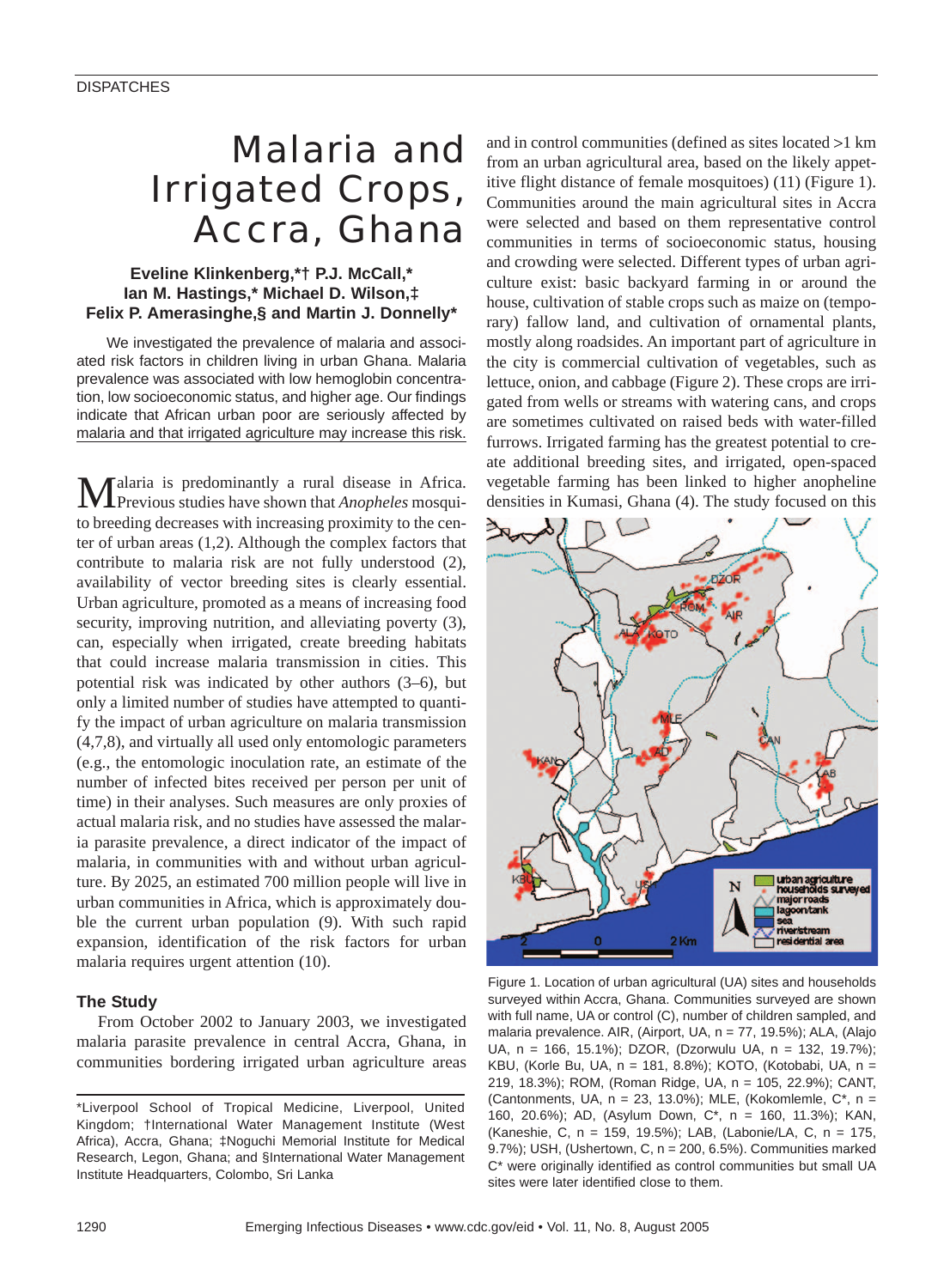

Figure 2. Commercial irrigated vegetable production in urban Accra, Ghana. Courtesy of Dr. Guy Barnish, Liverpool School of Tropical Medicine.

type of urban agriculture, which refers to irrigated, openspaced, commercial vegetable production.

In the selected communities, we conducted a cross-sectional house-to-house survey to assess malaria parasitemia and hemoglobin (Hb) concentration in children 6 to 60 months of age. A team consisting of technicians and trained enumerators went house to house to collect data. Houses were selected arbitrarily and queried regarding the presence of children <5 years of age. For each community, the whole area was covered to account for spatial heterogeneity. If most compounds or houses had children <5 years of age, houses were omitted to obtain the target sample size of 150 children from the community.

Informed consent was obtained from each child's caregiver. Thick and thin blood films were collected and read according to standard World Health Organization protocols. Hb levels were assessed by using a blood hemoglobin photometer (HemoCue, Angelholm, Sweden). Children with parasitemias or Hb levels <8.0 g/dL were provided free treatment at a local clinic. The epidemiologic data were related to proximity to sites of urban agriculture, socioeconomic status based on household assets following a World Bank template (12), and possible confounding factors obtained by questionnaire from the child's caregiver. The location of each house, study site boundaries, landmarks, and urban agricultural areas were mapped by using a hand-held global positioning system. For each household in the urban agricultural communities, the shortest distance to the nearest agricultural site was calculated by using Arcinfo (ESRI, Redlands, CA, USA). Ethical approval was granted by the Liverpool School of Tropical Medicine and the University of Ghana, Legon.

A total of 1,757 children from 938 households in 12 different communities were enrolled in the study. Table 1 shows the baseline characteristics of the children with *Plasmodium*-positive and -negative slides, and Table 2 shows the characteristics for the urban agricultural and control communities. Of 261 infections detected, 258 were *P. falciparum*, 2 were *P. malariae*, and 1 was a mixed infection with *P. falciparum* and *P. malariae*. The average Hb level was 10.82 g/dL (SD 1.47), and 78 (4.5%) of 1,738 children had moderate-to-severe anemia (Hb <8.0 g/dL). Overall malaria parasite prevalence was 14.9% (261/1,757, range 6%–22%) and was higher in communities around urban agricultural sites than in control communities (16.5% and 11.4%, respectively, odds ratio [OR] 1.53, 95% confidence interval [CI]  $1.10-2.14$ ,  $p = 0.008$ ). In a univariate analysis (Pearson chi square for binominal variables and *t* test for continuous variables), Hb concentration (negative association, p<0.001); moderate-to-severe anemia (OR 3.49, 95% CI 1.98–6.11, p<0.001); having netting in front of windows, doors, or both (OR 0.65, 95% CI 0.46–0.92,  $p = 0.012$ ); socioeconomic status (negative association, p<0.001); and age (positive association peaking at ≈3 years of age,  $p = 0.002$ ) showed significant associations with presence of malaria parasites. Reported bed net use by a household was 33% (range 6%–53% in different communities) but was not significantly associated with presence of malaria parasites in the blood.

A generalized linear mixed model (GLMM) approach, using an SAS macro (Glimmix 800, SAS Inc., Cary, NC, USA) that allowed a logistic link function, was used to investigate the association between putative predictor variables and malaria parasite prevalence. Covariates with p<0.1 in the univariate analysis were entered in the multivariate model. Household was nested within community, and both variables were treated as random effects. Age was divided into the following groups: 6–12, 13–24, 25–36, 37–48, and 49–60 months. Hb was entered as a continuous variable. Malaria parasitemia was significantly associated with Hb (negative association,  $p<0.001$ ), age group (positive association, p<0001), and socioeconomic status (negative association,  $p = 0.0035$ ). The effect of urban agriculture was marginally below significance ( $p = 0.0647$ ), possibly because of reduced statistical power. Having netting in front of windows or doors was no longer significant  $(p = 0.3638)$ , presumably because presence of nets was associated with a higher socioeconomic status (p<0.001).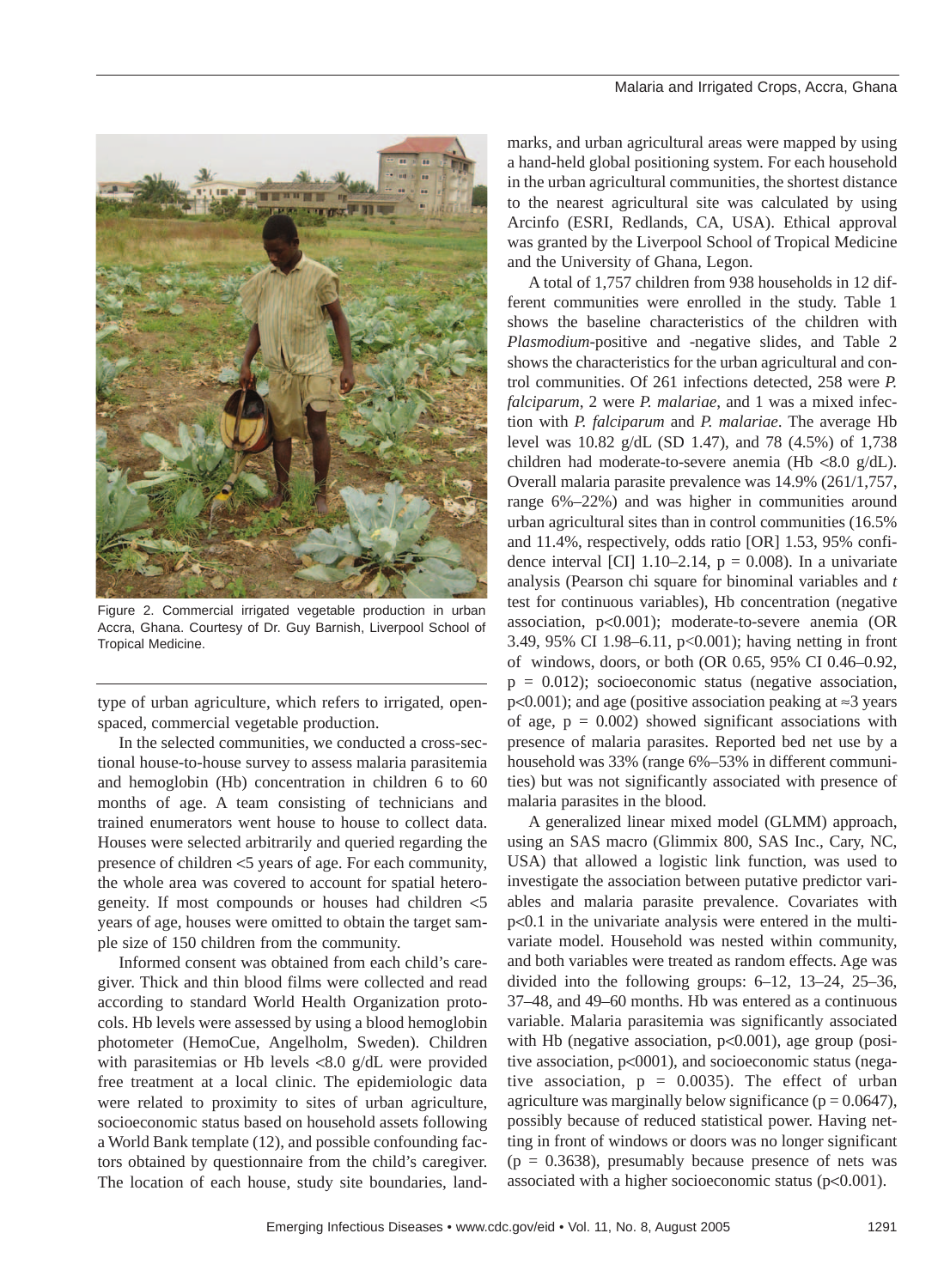## **DISPATCHES**

|             |  |  | Table 1. Summary of variables measured for children with and without malaria parasites, with results of univariate (Pearson chi-square |  |  |  |
|-------------|--|--|----------------------------------------------------------------------------------------------------------------------------------------|--|--|--|
| or t tests* |  |  |                                                                                                                                        |  |  |  |

|                                            | Plasmodium-positive blood | Plasmodium-negative blood |         |
|--------------------------------------------|---------------------------|---------------------------|---------|
| Variables                                  | slide ( $n = 261$ )       | slide ( $n = 1,496$ )     | p value |
| Mean Hb, g/dL (SD)                         | 10.17 (1.62)              | 10.94 (1.42)              | < 0.001 |
| Hb $<8$ g/dL, %                            | 11.3 (29/257)             | 3.3(49/1,481)             | < 0.001 |
| Mean age, months (SD)                      | 36.44 (16.03)             | 32.92 (17.19)             | < 0.001 |
| Mean socioeconomic scoret (SD)             | 1.42(0.99)                | 1.74(0.98)                | < 0.001 |
| Male $(\%)$                                | 123(47.1)                 | 739 (49.4)                | 0.498   |
| Travel to villaget (%)                     | 17(6.5)                   | 93(6.2)                   | 0.855   |
| Taken malaria medication in last 2 wk§ (%) | 63(24.1)                  | 344(23.0)                 | 0.686   |
| History of fever§ (%)                      | 64 (24.5)                 | 293 (19.6)                | 0.067   |
| HH with reporting bed net use (%)          | 89 (34.1)                 | 499 (33.4)                | 0.814   |
| HH who spray weekly¶ (%)                   | 71 (27.2)                 | 435 (29.1)                | 0.537   |
| HH with netting at windows/doors (%)       | 208 (79.7)                | 1,282 (85.8)              | 0.012   |
| HH without ceiling (%)                     | 77 (29.8)                 | 382(25.6)                 | 0.147   |
| *Hb. hemoglobin: HH. household.            |                           |                           |         |

+Composite measure of socioeconomic status used was the asset factor score of the World Bank for Ghana (www.worldbank.com/hnp).

‡Persons who had traveled to a rural (potentially malarious) area in the previous 3 weeks.

§In the last 48 hours, as reported by the caregiver.

¶Proprietary brands of insecticide aerosols.

In urban agricultural communities, GLMM analysis with parasitemia as the outcome was conducted with age group, distance to an urban agricultural site, socioeconomic status, and house effects. The Hb level was omitted because it was likely to be the result of malaria infection and its inclusion could obscure the effect of distance. Two of the districts, Mle ( $p = 0.021$ ) and Kbu ( $p = 0.014$ ), showed decreases in prevalence with distance from an urban agricultural site; the odds of infection were reduced ≈50% every 100 m from the site. However, these results need to be interpreted with caution because it is difficult to detect a putative decrease in prevalence with distance against the noise introduced by small, unidentified, often transitory, breeding sites. Their presence may explain why 2 sites, Rom ( $p = 0.043$ ) and Dzor ( $p = 0.039$ ), showed a significant increase in prevalence with distance, while 2 others, Air and Koto, showed a significant effect when distance in 100-m intervals was cross-tabulated with prevalence (p<0.001, Fisher exact test). Since unidentified breeding sites may also introduce unknown data structuring that cannot be incorporated into a GLMM, the probabilities obtained may be lower than are appropriate.

### **Conclusions**

The parasitemia levels obtained in this study are worrisome because high-density urban African populations are not often considered particularly vulnerable to malaria infection. In other West African urban areas, malaria prevalence rates from 2% to 16% have been reported with large variation between communities (5,13). Recently, several authors focused attention on urban malaria (2,12) and stressed the need to investigate risk factors for urban malaria. In our study, the parasitemic children were more likely to be anemic, have a lower socioeconomic status,

Table 2. Summary statistics for variables measured in children in communities near urban agricultural sites and control communities. with results of univariate (Pearson chi-square or t) tests\*

|                                            | Children in urban agricultural           | Children in control       |          |
|--------------------------------------------|------------------------------------------|---------------------------|----------|
| Variables                                  | communities ( $n = 1,223$ ) <sup>+</sup> | communities ( $n = 534$ ) | p value  |
| Children with Plasmodium-positive slide, % | 16.4 (200/1,223)                         | 11.4 (61/534)             | 0.008    |
| Mean Hb, g/dL (SD)                         | 10.93 (1.46)                             | 10.59 (1.46)              | < 0.001  |
| Hb $<$ 8 g/dL, $%$                         | 3.4(41/1,215)                            | 5.5 (29/529)              | 0.039    |
| Mean age, months (SD)                      | 33.3(17.1)                               | 33.8 (17.0)               | 0.601    |
| Mean socioeconomic score‡ (SD)             | 1.78 (0.96)                              | 1.49(1.02)                | < 0.001  |
| Travel to villages, %                      | 7.9                                      | 2.4                       | < 0.001  |
| Taken malaria medication in last 2 wk¶, %  | 23.5                                     | 22.3                      | 0.600    |
| History of fever¶#, %                      | 21.2                                     | 18.2                      | 0.155    |
| HH reporting hed net use %                 | 37.7                                     | 24.2                      | $<$ 0.01 |

\*Hb, hemoglobin; HH, household. Control communities were those >1 km from an urban agricultural area.

†Number of children in the urban agricultural community group is higher because small plots of agriculture were discovered in 2 communities originally designated control sites. If these 2 communities were omitted from the analysis, similar results were obtained and significance remained the same except for children with moderate-to-severe anemia, which was no longer significant ( $p = 0.065$ ) (data not shown).

‡Composite measure of socioeconomic status used was the asset factor score of the World Bank for Ghana (www.worldbank.com/hnp).

§Persons who had traveled to a rural (potentially malarious) area in the previous 3 weeks.

¶As reported by the caregiver.